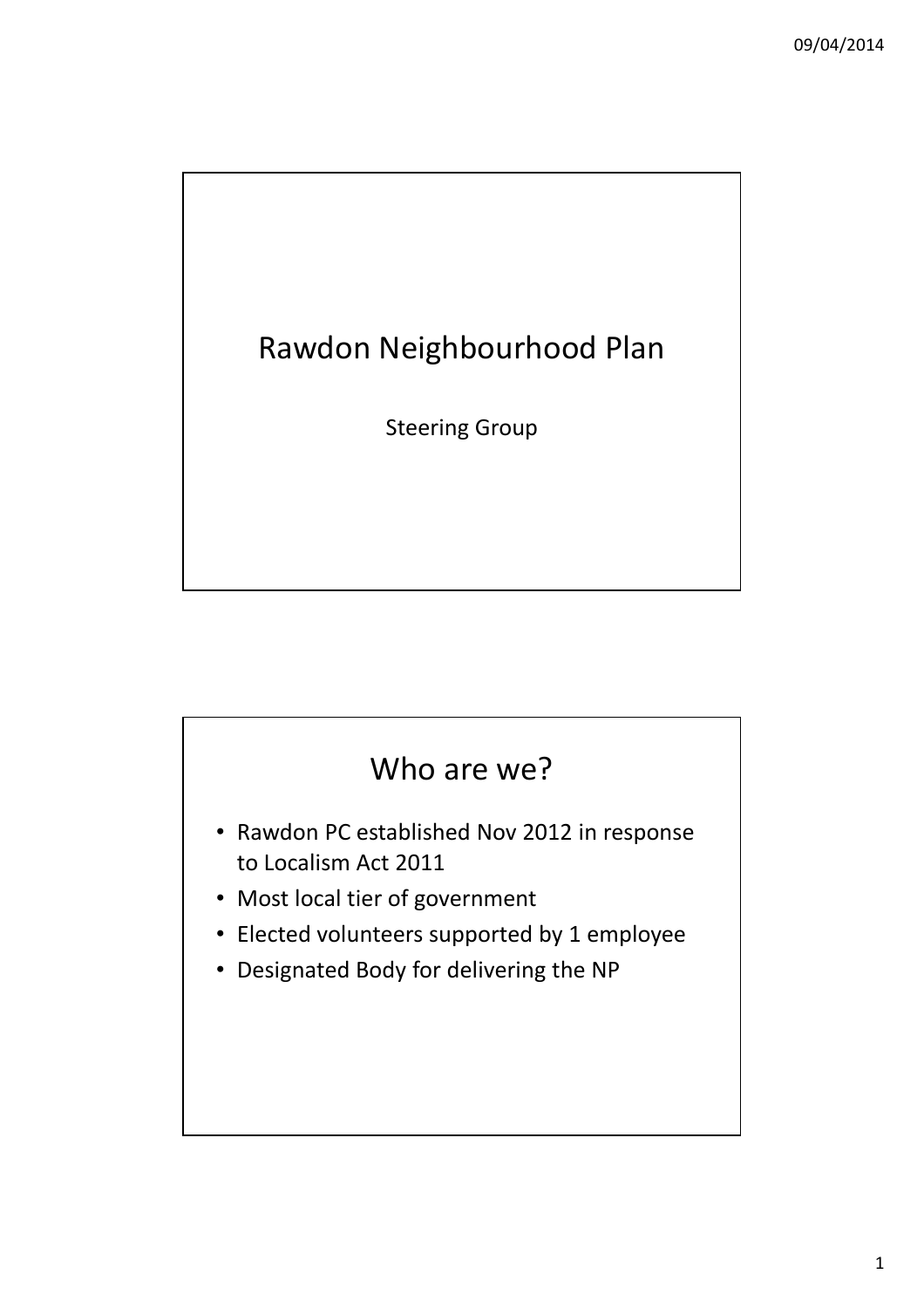# What is the Neighbourhood Plan?

- Focussed on the parish of Rawdon
- Community led
- Creates binding planning rules specific to Rawdon
- Complies with NPPF & LDF
- Evidence based
- 2 -3 year process

# What can't the NP do?

- Stop development
- Reduce housing targets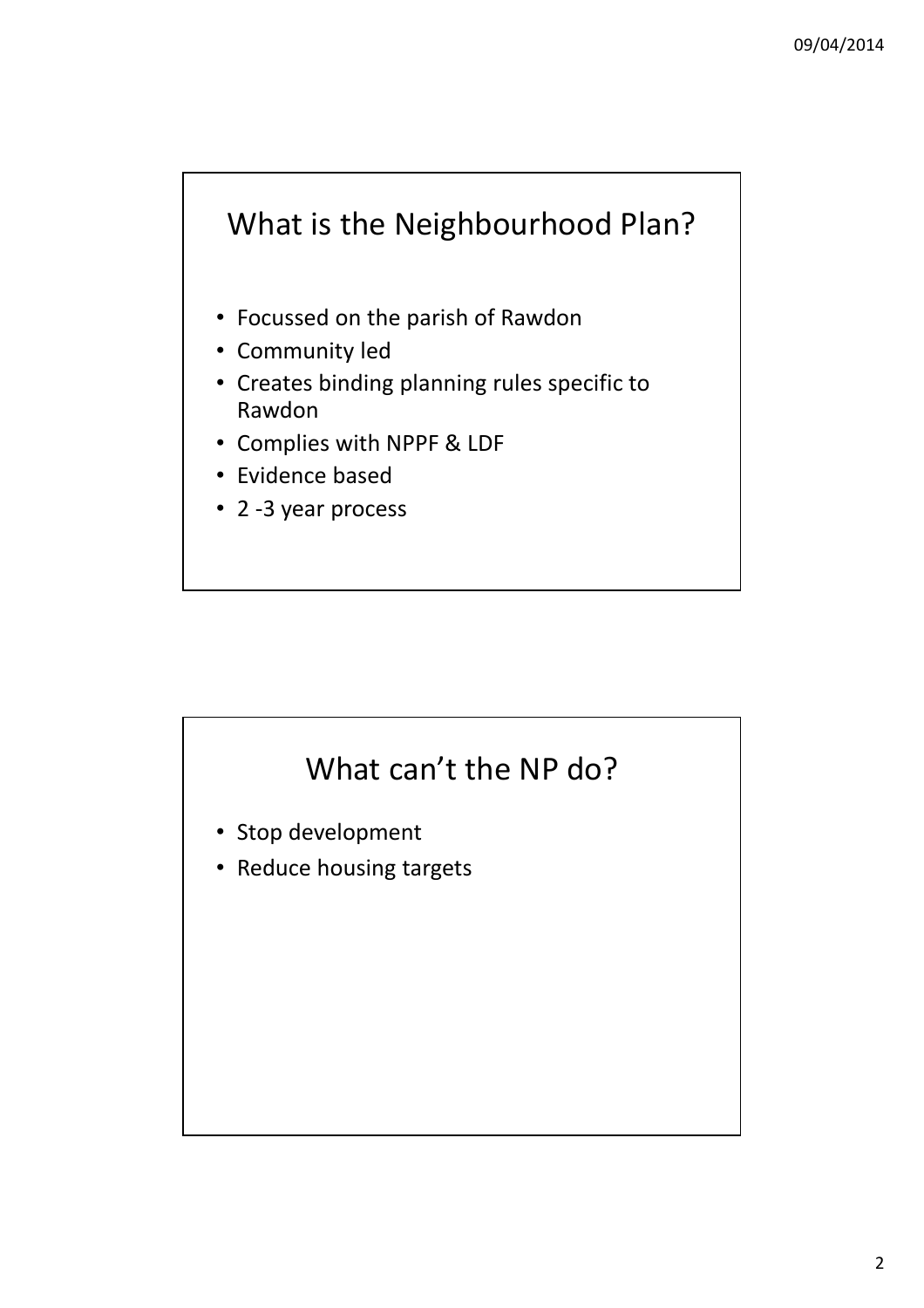## What can the NP do?

- Can determine what goes where and what it looks like
- Explains what and why the residents of Rawdon want specific things e.g. infrastructure improvements
- Unlocks a greater share of the Community Infrastructure Levy (CIL) which is then spent directly in Rawdon

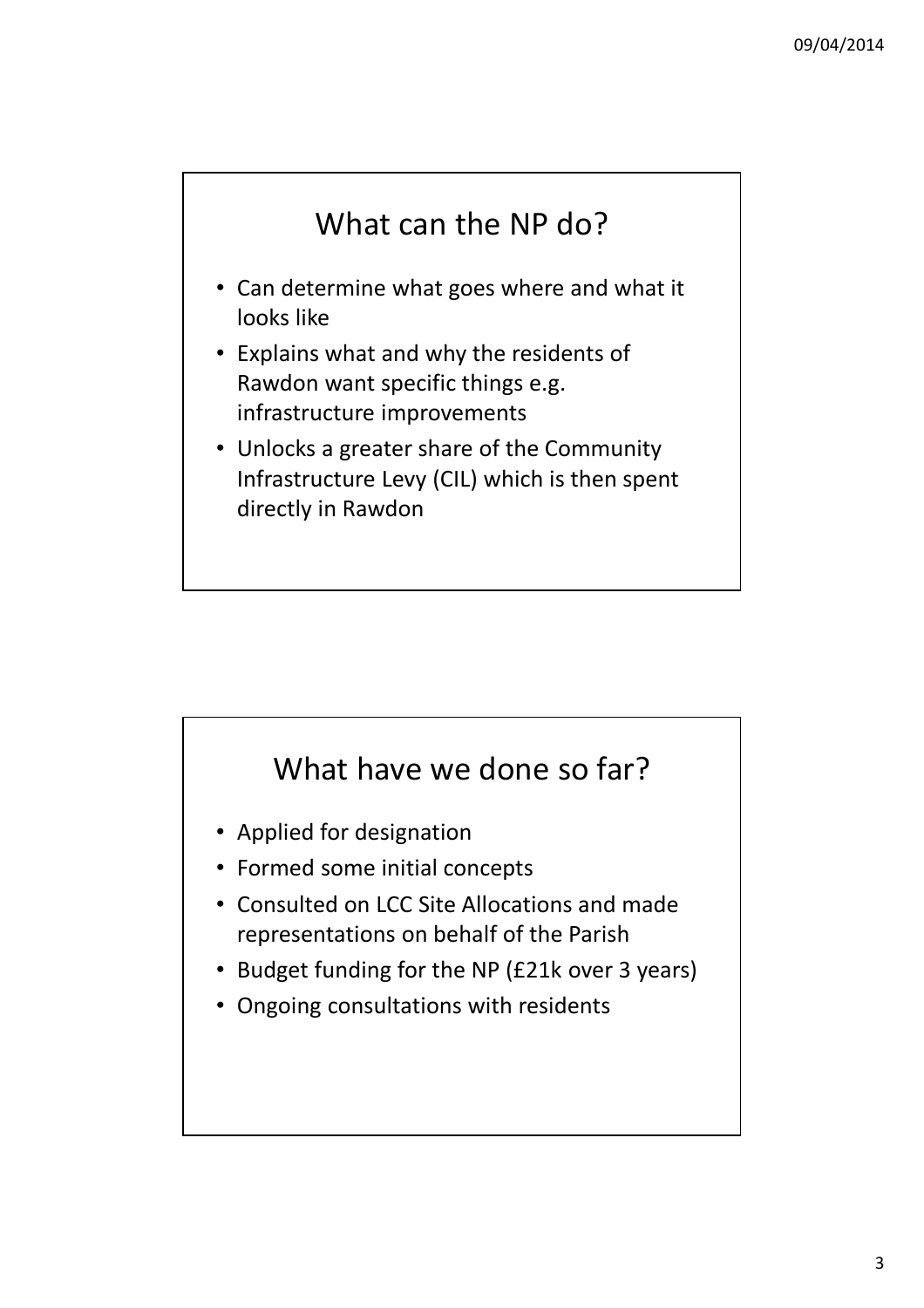#### What needs doing?

- Identify themes & issues
- Gather information
- Confirm vision & solutions for Rawdon
- Consult on content of NP
- Create NP policies that conform with NPPF & LDF
- Consult again
- Promote NP through groups to gain support in referendum

![](_page_3_Figure_9.jpeg)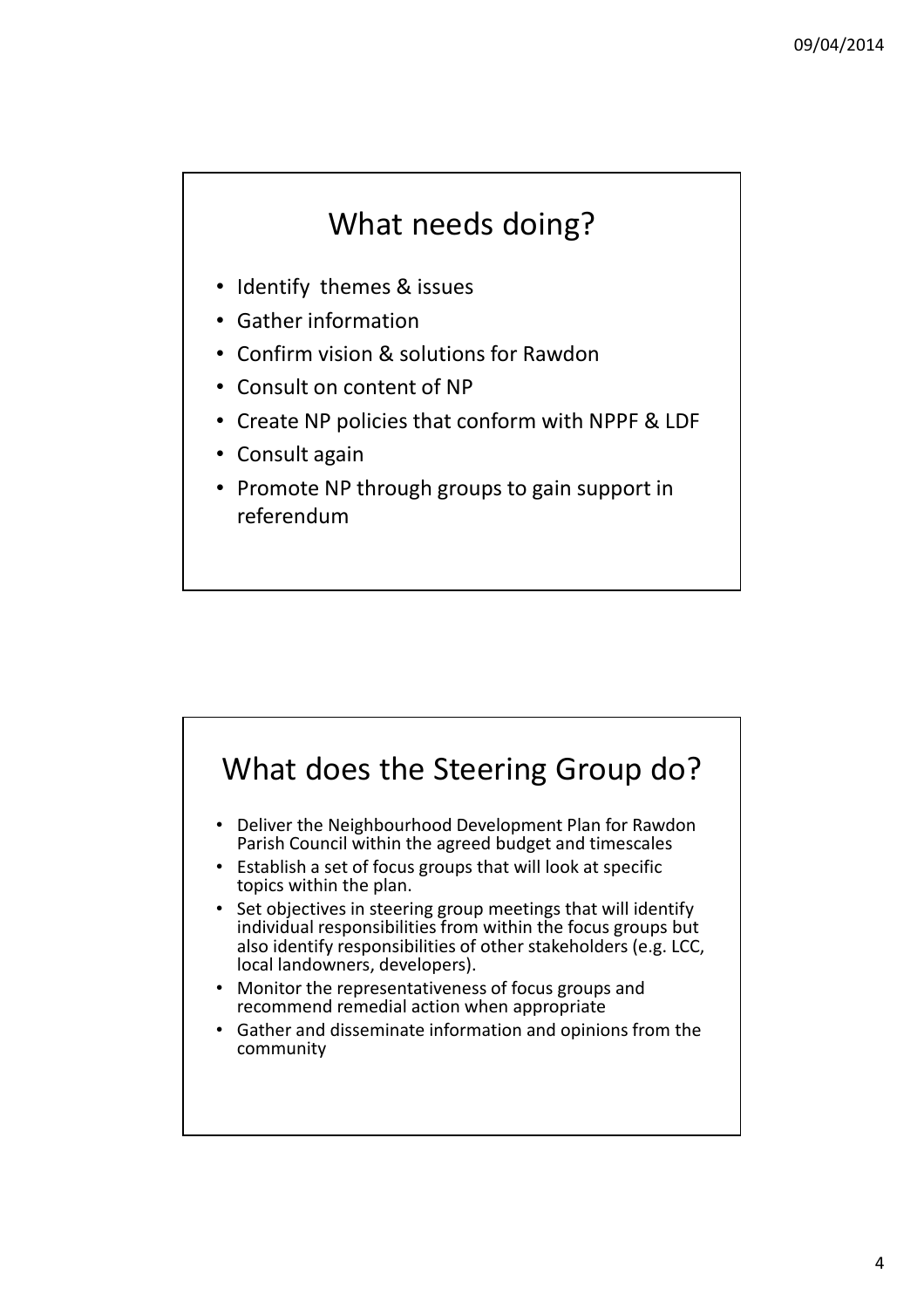#### What does a community member of the SG do?

- Attends and contributes to meetings
- Is not a parish councillor or related to one
- Understands the process of neighbourhood planning and is a source of knowledge for the focus groups (don't worry there is training!)
- Acts as a conduit for information from and to the groups represented

# How is the SG established?

- Max 12 community members
- Chosen to represent different interests in the community
- Normally 1 rep from each sector in community
- Chosen by the sector they represent